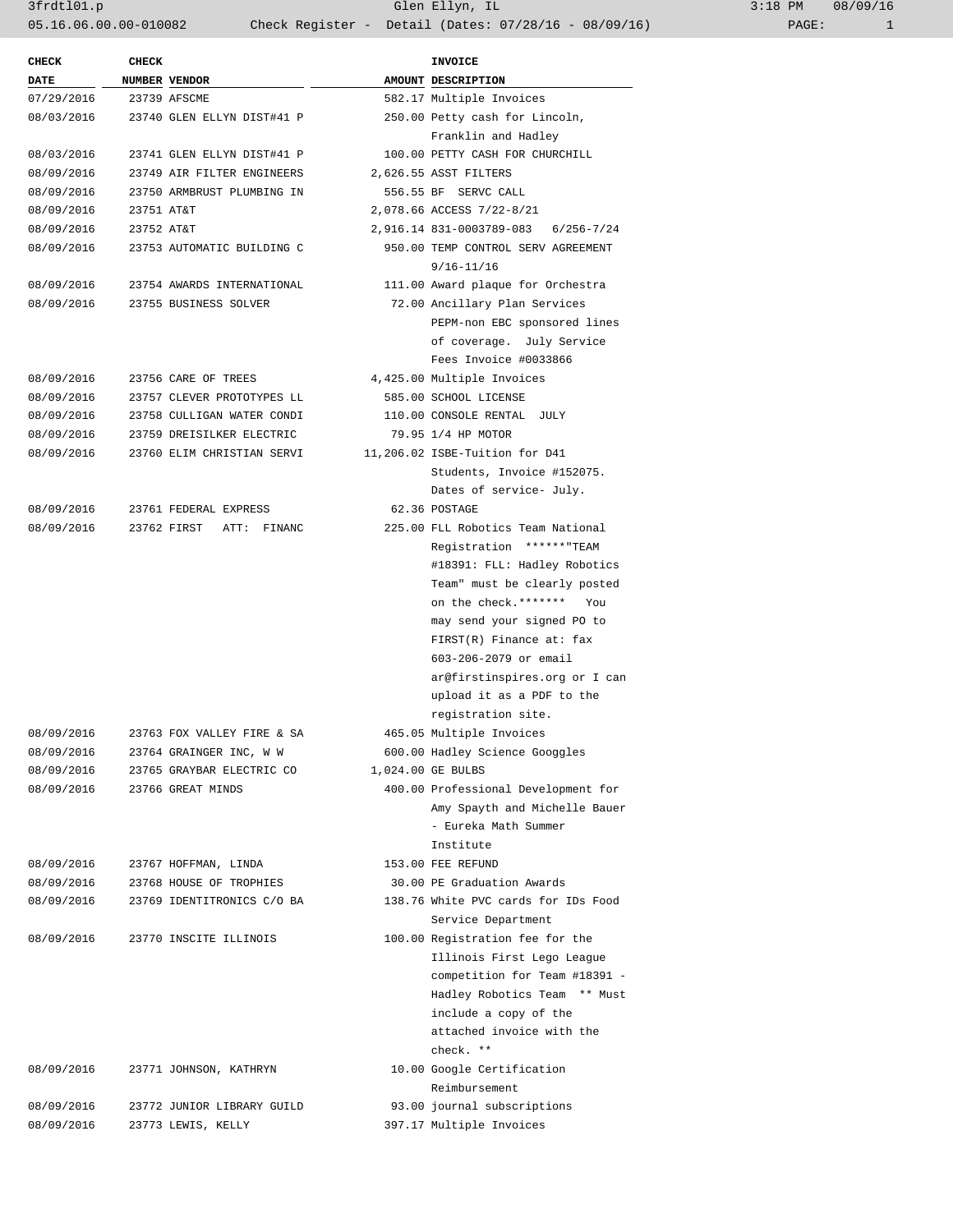3frdtl01.p Glen Ellyn, IL 3:18 PM 08/09/16 05.16.06.00.00-010082 Check Register - Detail (Dates: 07/28/16 - 08/09/16) PAGE: 2

| $3:18$ PM |       | 08/09/16 |
|-----------|-------|----------|
|           | PAGE: | 2        |

| <b>CHECK</b> | <b>CHECK</b>  |                            | <b>INVOICE</b>                         |
|--------------|---------------|----------------------------|----------------------------------------|
| DATE         | NUMBER VENDOR |                            | AMOUNT DESCRIPTION                     |
| 08/09/2016   |               | 23774 LRP PUBLICATIONS     | 308.50 LRP renewal # 4319513 Board     |
|              |               |                            | and Administrator Newsletter           |
|              |               |                            | subscription $10/1/2016$ -             |
|              |               |                            | 9/30/2016                              |
| 08/09/2016   |               | 23775 MAIL N STUFF         | 137.50 Laminating for Fles 110 Pages   |
|              |               |                            | $(8.5 \times 11)$                      |
| 08/09/2016   |               | 23776 MANICO FLOORING INC  | 3,800.00 Screen and re-coat two wood   |
|              |               |                            | gym floors at Hadley, annual           |
|              |               |                            | maintenance MaNiCo Flooring,           |
|              |               |                            | Inc. 4134 Orlenes Street               |
|              |               |                            | McHenry, IL 60050                      |
|              |               |                            | 815-344-8600 815-344-7349 fx           |
| 08/09/2016   |               | 23777 MAXIM HEALTHCARE SER | 551.68 Hospital Service for a D 41     |
|              |               |                            | Student. Invoice                       |
|              |               |                            | #13564773-Z02.                         |
|              |               |                            |                                        |
| 08/09/2016   |               | 23778 METRO PROFESSIONAL P | 3,678.98 Multiple Invoices             |
| 08/09/2016   |               | 23779 MHS INC              | 844.23 Psych Supplies                  |
| 08/09/2016   |               | 23780 MIDAMERICAN ENERGY   | 24,493.76 Multiple Invoices            |
| 08/09/2016   |               | 23781 NAVARRO, GRETCHEN    | 30.00 refund for band/orch fee,        |
|              |               |                            | paid 2 times                           |
| 08/09/2016   |               | 23782 NORTHERN ILLINOIS GA | 1,081.26 Multiple Invoices             |
| 08/09/2016   |               | 23783 OFFICE DEPOT         | 1,135.67 Multiple Invoices             |
| 08/09/2016   |               | 23784 ORIENTAL TRADING CO  | 72.24 New Teacher Orientation          |
| 08/09/2016   |               | 23785 ORKIN LLC            | 923.05 Multiple Invoices               |
| 08/09/2016   |               | 23786 PARKLAND PREPARATORY | 11,054.40 Private Placed ESY Tuition   |
|              |               |                            | for D41 Students (4). Invoice          |
|              |               |                            | #1555. Dates of Service-               |
|              |               |                            | July.                                  |
| 08/09/2016   |               | 23787 PATTEN INDUSTRIES #7 | 1,615.00 SERV CALL                     |
| 08/09/2016   |               | 23788 PUMO, KATHIE         | 92.00 FEE REFUND                       |
| 08/09/2016   |               | 23789 READING & WRITING PR | 10,500.00 Professional Development:    |
|              |               |                            | Units of Study July 2016               |
| 08/09/2016   |               | 23790 REGIONAL TRUCK EQUIP | 2,675.00 Tommy Lift Gate installed for |
|              |               |                            | vehicle                                |
| 08/09/2016   |               | 23791 RENTAL MAX LLC       | 215.04 STEAMEX RENTAL                  |
| 08/09/2016   |               | 23792 SCHOLASTIC MAGAZINES | 334.05 Science World Magazines         |
|              |               |                            | INVOICE NO. M5848773 7                 |
| 08/09/2016   |               | 23793 SCHOOL SPECIALTY     | 367.83 Butcher Paper for Hadley        |
| 08/09/2016   |               | 23794 SCHOOL TECHNOLOGY AS | 368.00 Printer ribbons lunch swipe     |
|              |               |                            | cards                                  |
| 08/09/2016   |               | 23795 SOUTH SIDE CONTROL S | 678.11 COMPRESSOR                      |
| 08/09/2016   |               | 23796 SUPERIOR SERVICE SOL | 60.00 WASH WINDOWS CSO                 |
| 08/09/2016   |               | 23797 SWEETWATER           | 445.00 AVID SIBELIUS 8 UPGRADE,        |
|              |               |                            | NEURATRON                              |
|              |               |                            | PHOTOSCORE/AUDIOSCORE BUNDLE           |
| 08/09/2016   |               | 23798 TRANSLATION SMART    | 260.00 Translation Services            |
| 08/09/2016   |               | 23799 UNITED STATES POSTAL | 5,000.00 Postage refill for the        |
|              |               |                            | postage machine                        |
| 08/09/2016   |               | 23800 VANGUARD ENERGY SERV | 22.57 GAS 7/1-7/31/16                  |
| 08/09/2016   |               | 23801 VERIZON WIRELESS     | 687.69 CELL PHONES 6/27-7/26           |
| 08/09/2016   |               | 23802 VILLAGE OF GLEN ELLY | 1,101.22 Multiple Invoices             |
| 08/09/2016   |               | 23803 WASTE MANAGEMENT WES | 3,739.83 AUGUST DISP                   |
| 08/09/2016   |               | 23804 BURAU, MARGARET      | 116.00 Softball ump 8/19               |
| 08/09/2016   |               | 23805 BURAU, MARGARET      | 58.00 softball ump 9/1                 |
| 08/09/2016   |               | 23806 COSTELLO, COLLEEN    | 67.60 Reimburse Hadley Staff for       |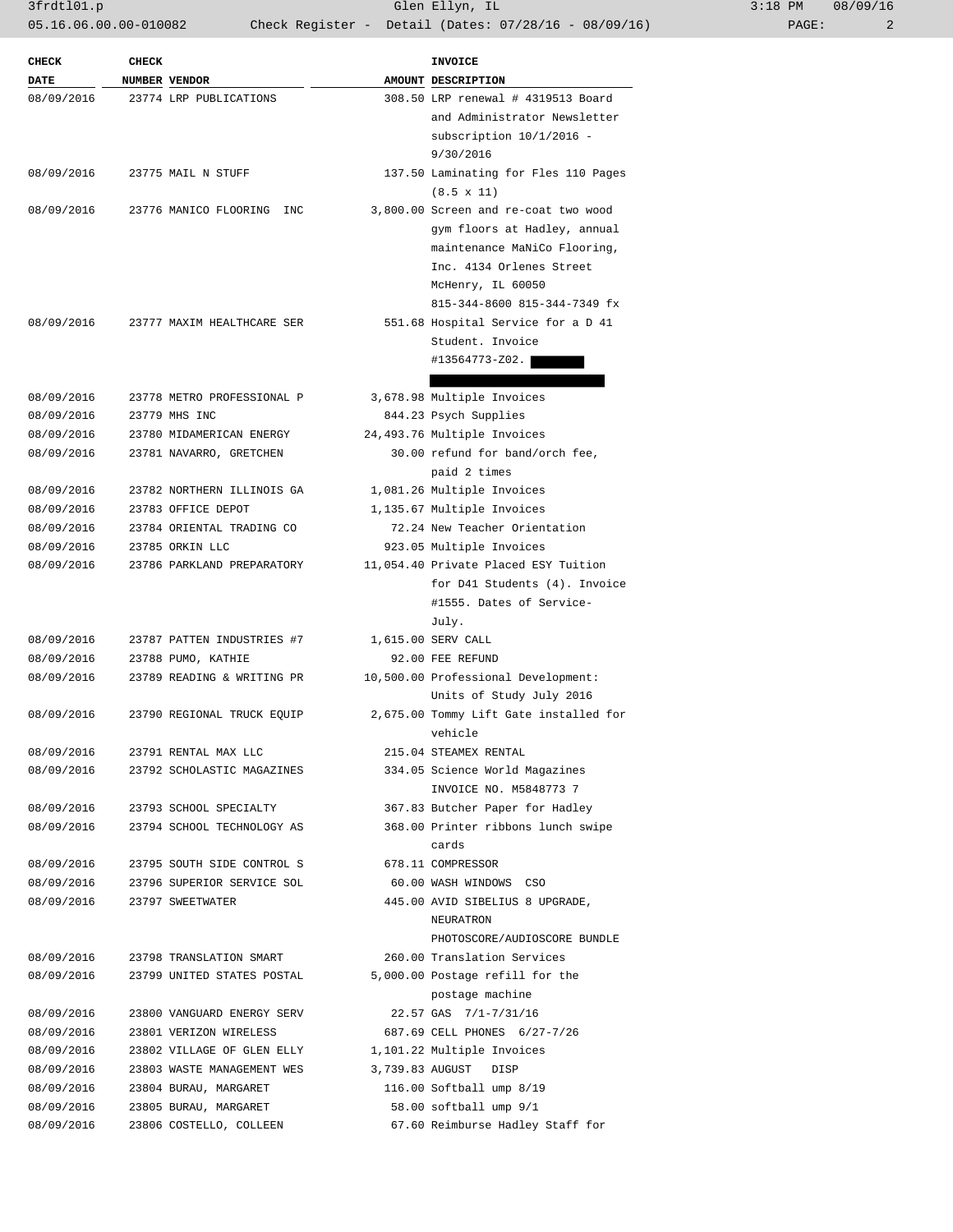| <b>CHECK</b>                   | <b>CHECK</b>  |                                           |  | <b>INVOICE</b>                       |  |
|--------------------------------|---------------|-------------------------------------------|--|--------------------------------------|--|
| DATE                           | NUMBER VENDOR |                                           |  | AMOUNT DESCRIPTION                   |  |
|                                |               |                                           |  | chromebook tags purchased.           |  |
| 08/09/2016                     |               | 23807 GRAPHICS PLUS INC                   |  | 78.75 Business cards for Marci       |  |
| 08/09/2016                     |               | 23808 LEWIS, KELLY                        |  | 243.26 Supplies for PVC pipe tubulum |  |
|                                |               |                                           |  | student project                      |  |
| 08/09/2016                     |               | 23809 MAESTRO, JOE                        |  | 116.00 Softball ump 8/11             |  |
| 08/09/2016                     |               | 23810 MAESTRO, JOE                        |  | 116.00 Softball ump 8/19             |  |
| 08/09/2016                     |               | 23811 MAESTRO, JOE                        |  | 58.00 Softball ump 8/22              |  |
| 08/09/2016                     |               | 23812 MAESTRO, JOE                        |  | 58.00 Softball ump 8/30              |  |
| 08/09/2016                     |               | 23813 MAESTRO, JOE                        |  | 58.00 Softball ump 9/1               |  |
| 08/09/2016                     |               | 23814 MANTENO CUSD NO 5                   |  | 250.00 Softball Tourney Entry Fee    |  |
| 08/09/2016                     |               | 23815 STEMPLE, SCOTT                      |  | 116.00 Softball ump 8/11             |  |
| 08/09/2016                     |               | 23816 STEMPLE, SCOTT                      |  | 58.00 Softball ump 8/22              |  |
|                                |               | 08/09/2016 23817 STEMPLE, SCOTT           |  | 58.00 Softball ump 8/30              |  |
| 08/09/2016                     |               | 23818 THE OMNI GROUP                      |  | 40.50 403 B JULY                     |  |
|                                |               | 07/29/2016 201600006 ILL MUNICIPAL RETIRE |  | 33,678.64 Multiple Invoices          |  |
|                                |               | 07/29/2016 201600020 INTERNAL REV SERVICE |  | 111,313.94 Multiple Invoices         |  |
| 07/29/2016 201600021 T H I S   |               |                                           |  | 1,646.51 Multiple Invoices           |  |
|                                |               | 07/29/2016 201600022 TEACHERS RETIREMENT  |  | 8,062.76 Multiple Invoices           |  |
| 07/29/2016 201600023 WAGEWORKS |               |                                           |  | 3,605.03 Multiple Invoices           |  |
|                                |               | 07/29/2016 201600024 THE OMNI GROUP       |  | 20,927.77 Multiple Invoices          |  |
|                                |               | 07/29/2016 201600026 EXPERT PAY           |  | 1,044.99 Payroll accrual             |  |
|                                |               | 07/29/2016 201600027 ILLINOIS DEPT OF REV |  | 21,965.79 Multiple Invoices          |  |
| 08/04/2016 201600045 US BANK   |               |                                           |  | 43,750.00 Series 2004 gen obligation |  |
|                                |               |                                           |  | refunding school bonds               |  |
|                                |               |                                           |  | Account number 2079 1                |  |
|                                |               | 08/04/2016 201600046 RELIANCE STANDARD LI |  | 390.33 LTD 8/01/16-8/31/16           |  |
| 08/09/2016 201600047 REV TRAK  |               |                                           |  | 7,269.33 REV TRAK                    |  |
|                                |               |                                           |  |                                      |  |

Totals for checks 361,767.19